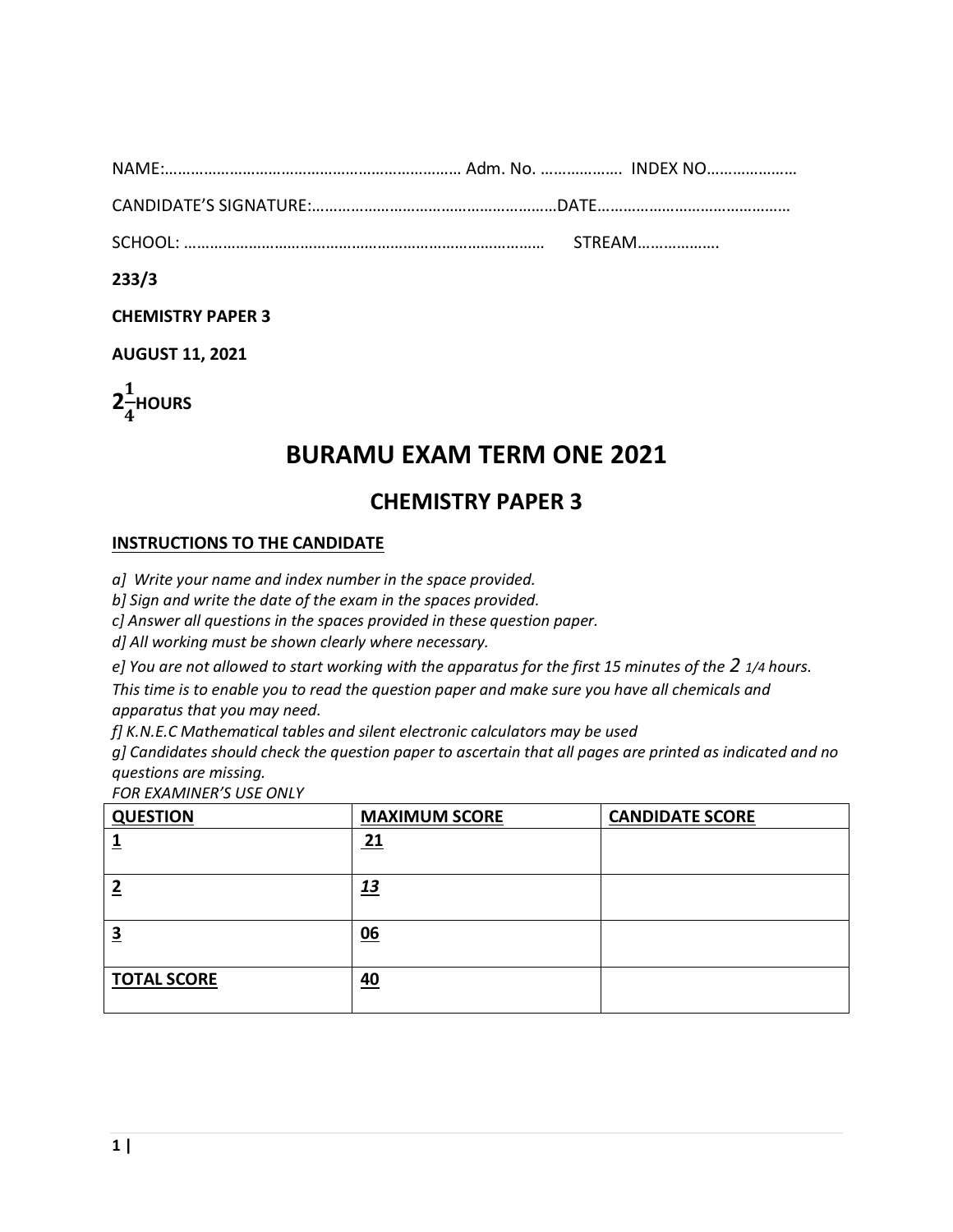**1** A) You are provided with :

i) 5g of solid W which is dibasic acid,  $C_xH_2O_4$ . 2H<sub>2</sub>O

ii) 0.2M sodium hydroxide solution.

**You are required to determine:** 

**i) The solubility of solid W at different temperatures.**

**ii) The value of x in the formula of the acid.**

### **PROCEDURE I**

-Place all the solid W provided into a boiling tube.

-Fill the burette with distilled water. Run  $10cm<sup>3</sup>$  of distilled water into the boiling tube containing solid W.

-Put the boiling tube into a beaker containing water (water bath) and insert a thermometer into the boiling tube. Continue heating and stirring until the solid dissolves. Remove the boiling tube and its contents from the water bath and allow it cool until crystals start to appear. Note the temperature when the crystals start to form and record in the table below.

NB: cooling can be done using cold water from the tap where necessary.

Repeat the above procedure with further addition of  $10cm<sup>3</sup>$  of distilled water up to  $50cm<sup>3</sup>$  as shown in the table.

| Volume of water added | Mass of solid W in 100g of water. | Crystallization temperature |
|-----------------------|-----------------------------------|-----------------------------|
| 10cm <sup>3</sup>     |                                   |                             |
| 20cm <sup>3</sup>     |                                   |                             |
| 30cm <sup>3</sup>     |                                   |                             |
| 40cm <sup>3</sup>     |                                   |                             |
| 50cm <sup>3</sup>     |                                   |                             |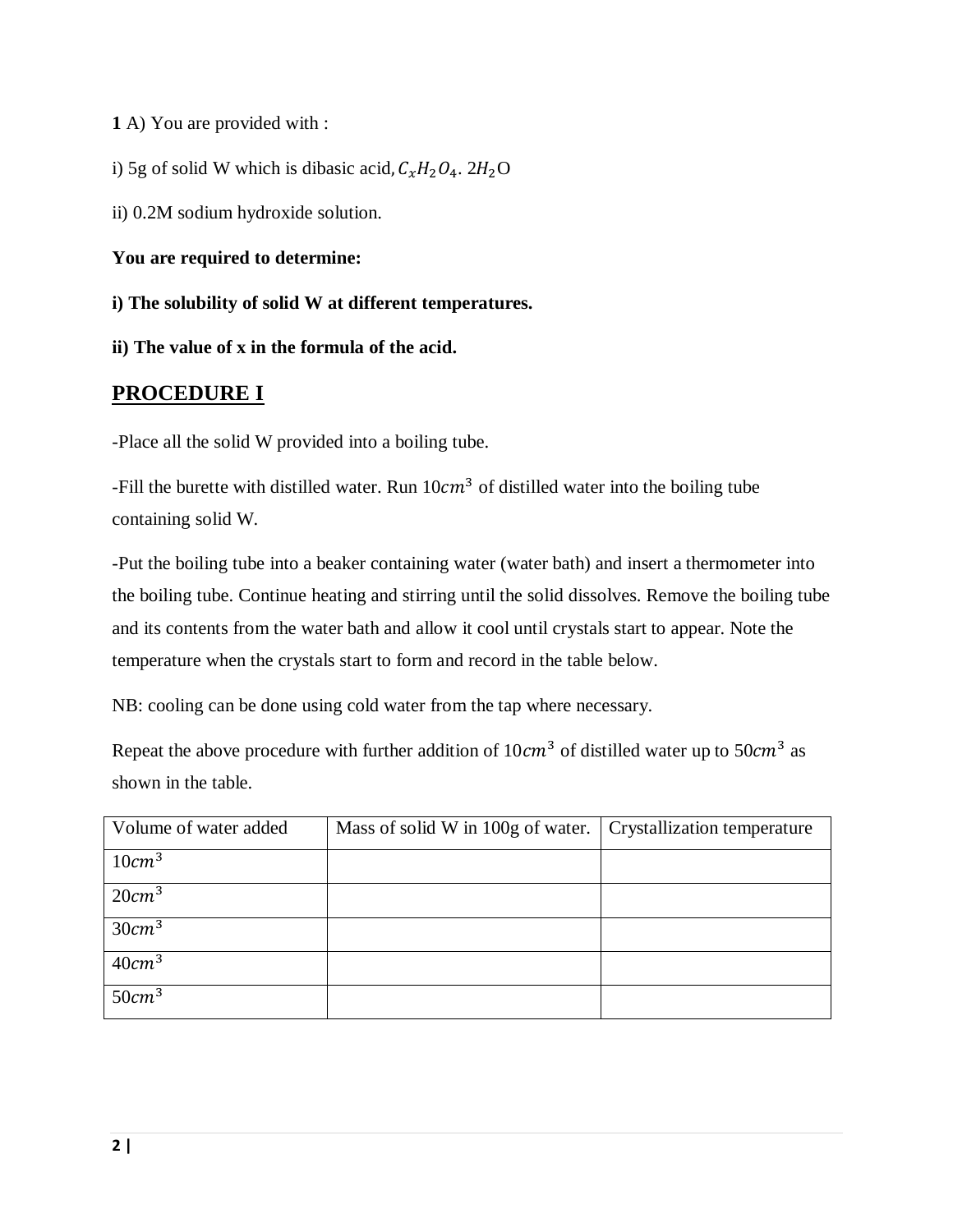a) Complete the table I above by recording the temperature at which crystals form to the nearest  $0.5\,^{\circ}$ C and calculate the mass of solid W in grams per 100g of water. (5mks)

b) On the grid provided, plot a graph of solubility of solid W against crystallization temperature.

(3mks)

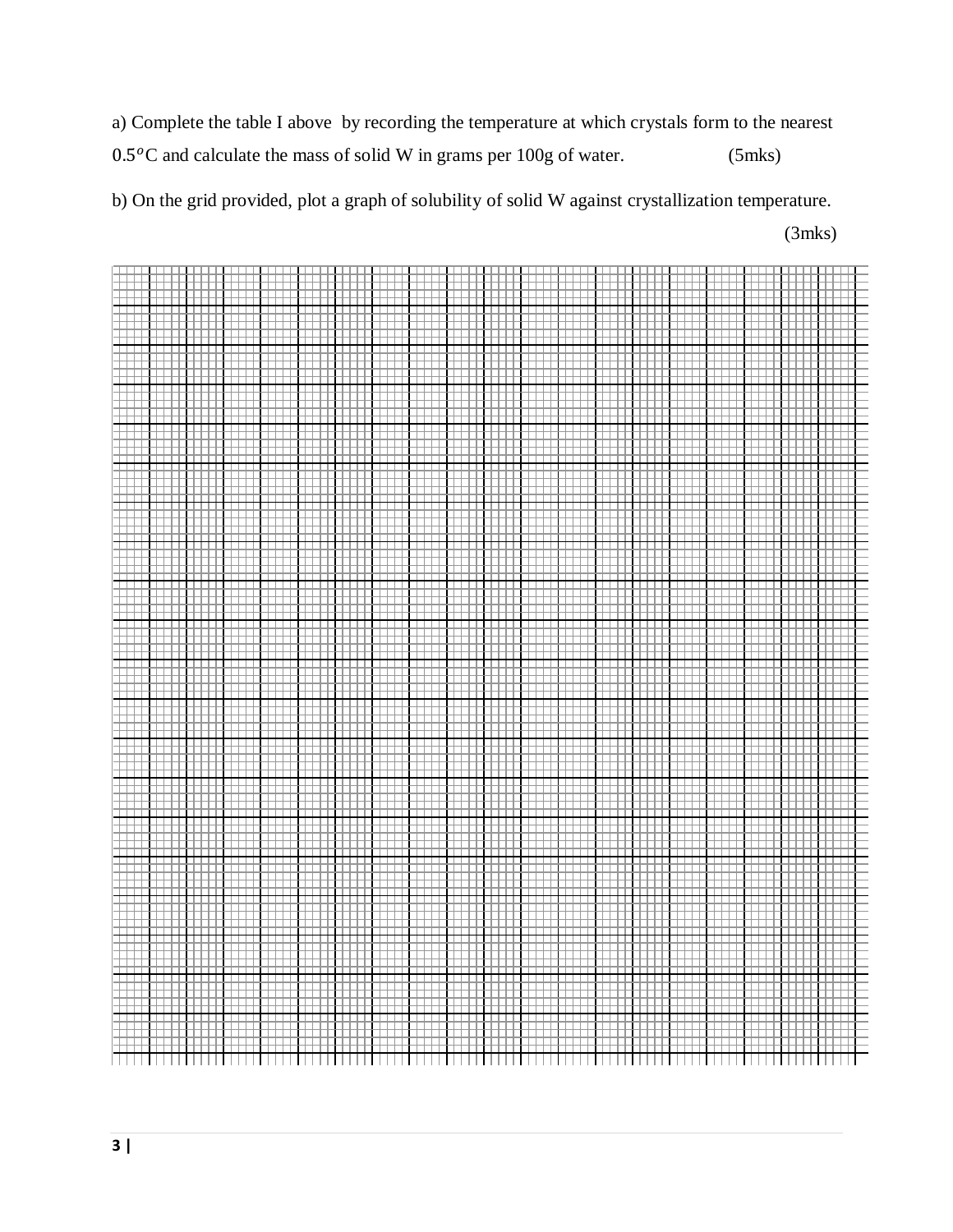| i) $55^{\circ}$ C                                                                                                 | (1mk) |
|-------------------------------------------------------------------------------------------------------------------|-------|
|                                                                                                                   |       |
| ii) $65^{\circ}C$                                                                                                 | (1mk) |
|                                                                                                                   |       |
| d) Determine the mass of solid W deposited when the saturated solution is cooled from $65\degree C$ to<br>$55^oC$ | (1mk) |
|                                                                                                                   |       |
|                                                                                                                   |       |
|                                                                                                                   |       |
|                                                                                                                   |       |
|                                                                                                                   |       |

c) From the graph, determine the solubility of solid W at:

#### PROCEDURE II

Transfer all the contents of the boiling tube used in procedure I into a clean 250ml beaker and add 100  $cm<sup>3</sup>$  of distilled water. Stir the mixture till all the solid dissolves.

Transfer the solution into a clean 250  $cm<sup>3</sup>$  volumetric flask. Rinse the beaker with distilled water and pour the contents into the volumetric flask and top up to the mark using distilled water, label the solution as W.

Fill the burette with solution W.

Transfer  $25cm<sup>3</sup>$  of sodium hydroxide solution using a pipette into a clean conical flask and add 2 to 3 drops of phenolphthalein indicator and shake. Titrate with solution W from the burette and record your results in the table below.

Repeat the procedure to complete the table.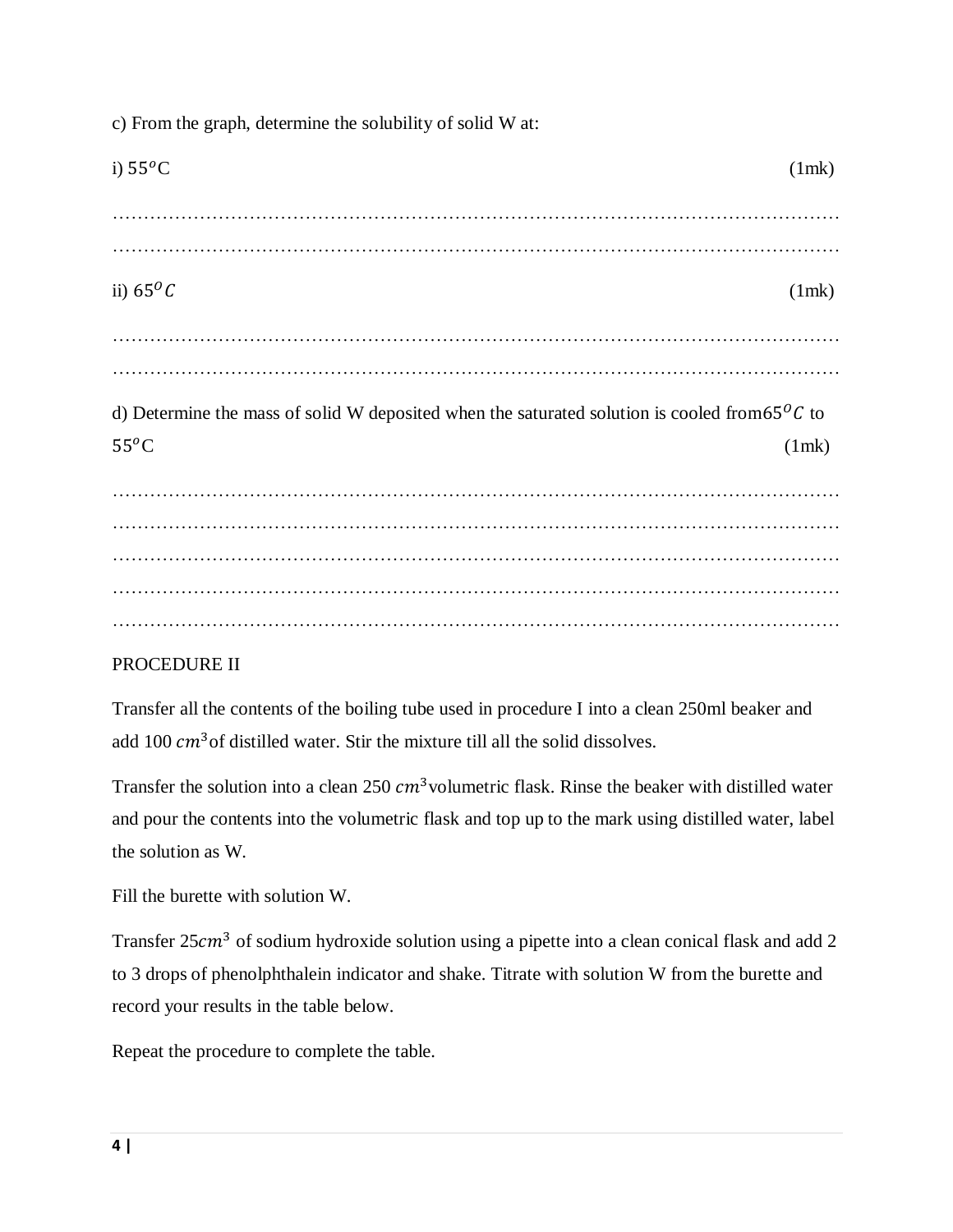| Titration                                                                                     | I | $\mathbf{I}$ | III          |
|-----------------------------------------------------------------------------------------------|---|--------------|--------------|
| Final burette reading                                                                         |   |              |              |
|                                                                                               |   |              |              |
| Initial burette reading                                                                       |   |              |              |
|                                                                                               |   |              |              |
| Volume of solution W used.                                                                    |   |              |              |
|                                                                                               |   |              |              |
|                                                                                               |   |              | $(4$ mks $)$ |
| a) Determine the average volume of solution W used.                                           |   |              | (1mk)        |
|                                                                                               |   |              |              |
|                                                                                               |   |              |              |
|                                                                                               |   |              |              |
|                                                                                               |   |              |              |
| b) Calculate the number of moles of sodium hydroxide that reacted with the solution W. (1mk)  |   |              |              |
|                                                                                               |   |              |              |
|                                                                                               |   |              |              |
|                                                                                               |   |              |              |
| c) Given that the reacting mole ratio for the acid to sodium hydroxide is 1: 2, determine the |   |              |              |
| number of moles of the acid in the volume used.                                               |   |              | (1mk)        |
|                                                                                               |   |              |              |
|                                                                                               |   |              |              |
|                                                                                               |   |              |              |
|                                                                                               |   |              |              |
| d) Determine the number of moles of the acid in the $250cm3$ of solution W prepared.          |   |              | (1mk)        |
|                                                                                               |   |              |              |
|                                                                                               |   |              |              |
| e) Work out the relative formula mass of the acid hence the value of x in the formula.        |   |              | (2mks)       |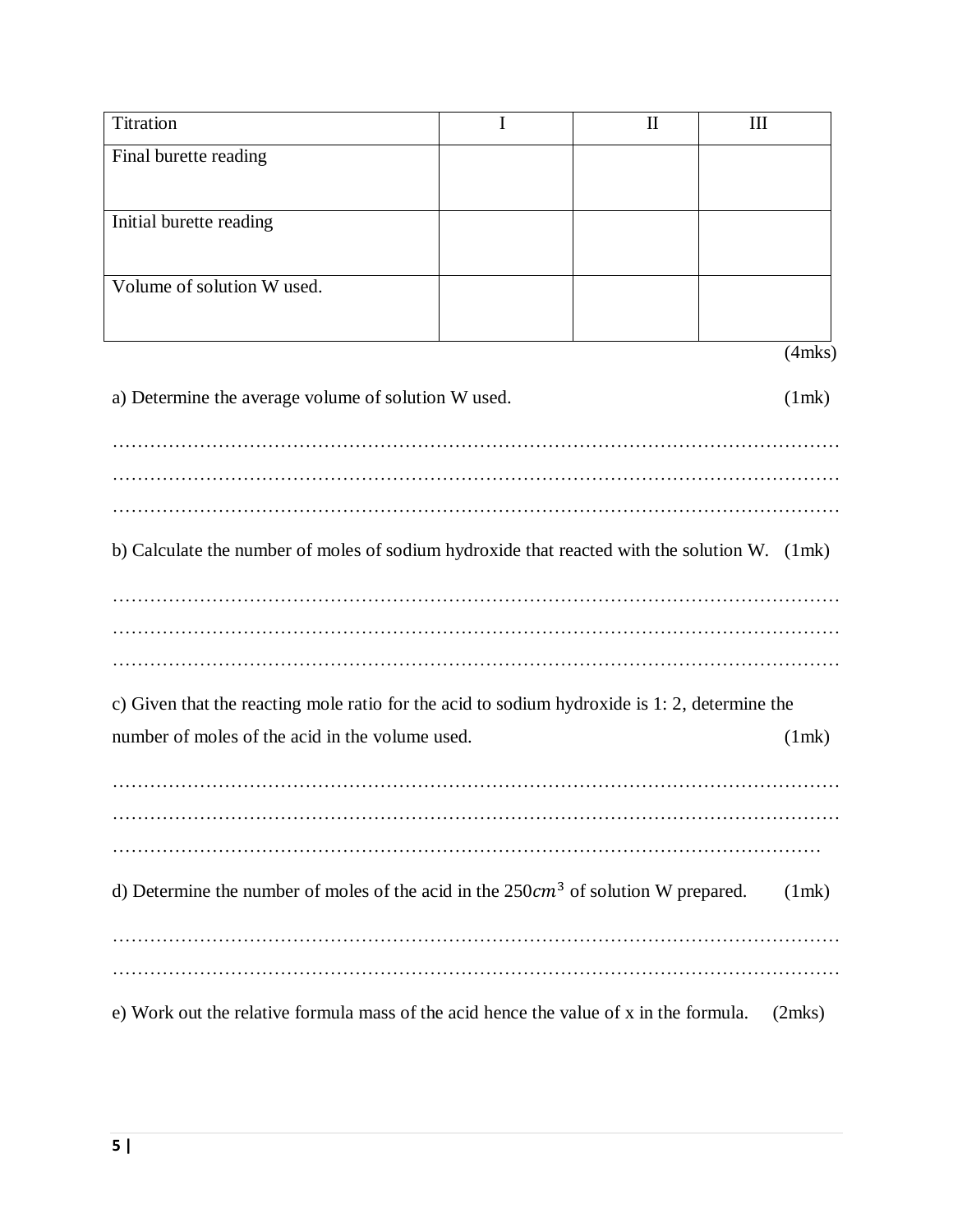**2.** You are provided with **solid M**; use it to carry out the tests below.

a) Put all the solid in a boiling tube and add about  $10cm<sup>3</sup>$  of distilled water. Shake the mixture and filter**. Keep the residue for procedure (b).** Divide the filtrate into three portion.

| Observation | Inference |
|-------------|-----------|
|             |           |
|             |           |
| (1mk)       | (1mk)     |

i) To the first portion add sodium hydroxide drop wise till in excess.

| Observation | Inference |
|-------------|-----------|
|             |           |
|             |           |
| (1mk)       | (1mk)     |

ii) To the second portion add ammonium hydroxide drop wise till in excess.

| Observation | Inference                    |
|-------------|------------------------------|
|             |                              |
|             |                              |
| (1mk)       | $\left(\frac{1}{2}mk\right)$ |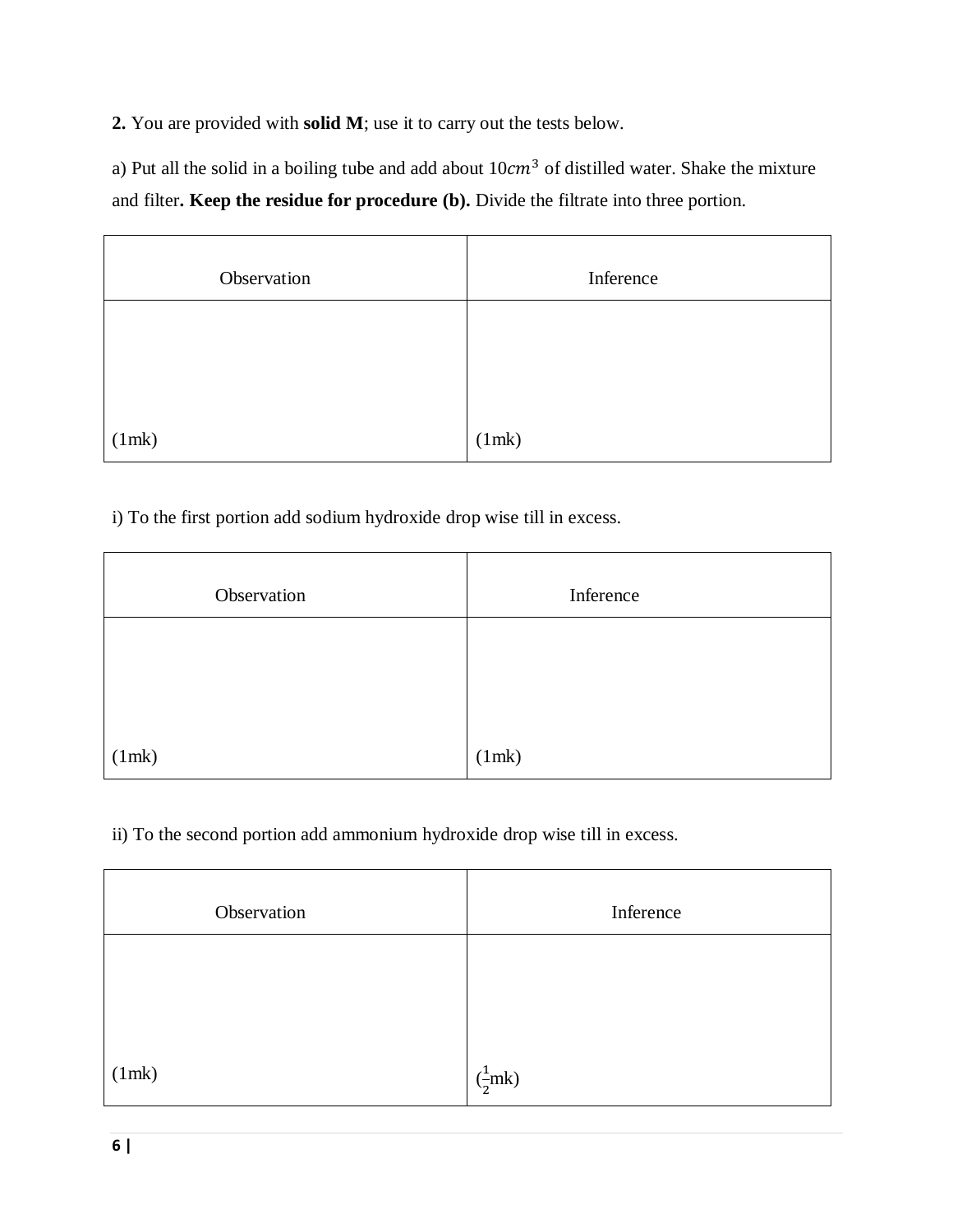iii) To the third portion add lead (II) nitrate solution and warm the mixture.

| Observation | Inference                    |
|-------------|------------------------------|
|             |                              |
|             |                              |
| (1mk)       | $\left(\frac{1}{2}mk\right)$ |

b) Put the residue in a test tube and add dilute nitric (v) acid until all the residue dissolves.

| Observation | Inference |
|-------------|-----------|
|             |           |
|             |           |
| (1mk)       | (1mk)     |

i) To a portion of the solution in (b) above, add sodium hydroxide drop wise till in excess.

| Observation | Inference |
|-------------|-----------|
|             |           |
|             |           |
| (1mk)       | (1mk)     |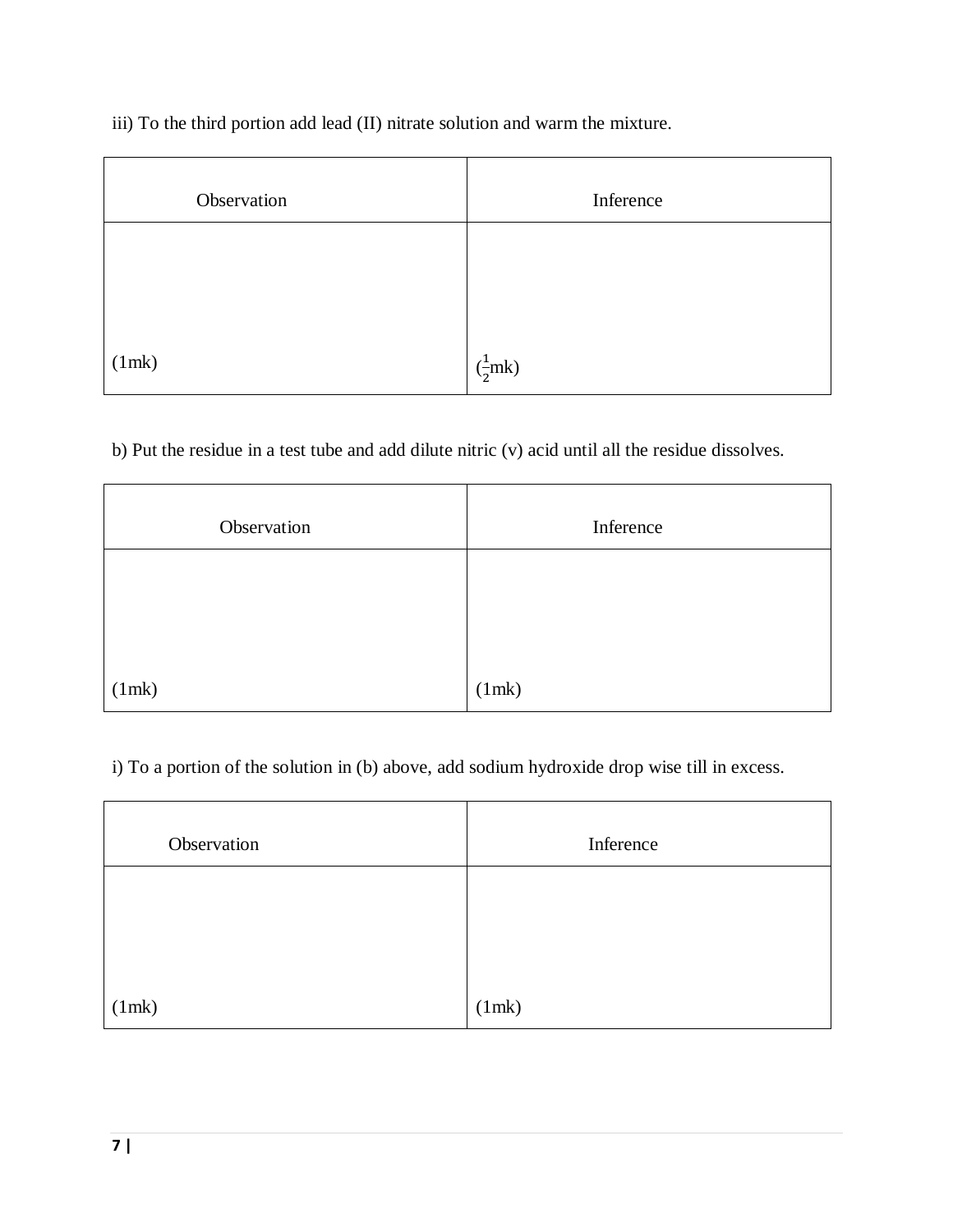ii) To a portion of the solution in **(**b) above, add ammonium hydroxide till in excess.

| Observation | Inference |
|-------------|-----------|
|             |           |
|             |           |
| (1mk)       | (1mk)     |

iii) To a portion of the solution in (b) above, add 3 drops of potassium iodide solution.

| Observation                  | Inference                    |
|------------------------------|------------------------------|
|                              |                              |
|                              |                              |
| $\left(\frac{1}{2}mk\right)$ | $\left(\frac{1}{2}mk\right)$ |

**3.** You are provided with **liquid N**, use it to carry out the tests below.

a) Put  $2cm<sup>3</sup>$  of liquid N on a glass watch glass,use a burning splint to ignite the liquid on the watch glass.

| Observation | Inference                    |
|-------------|------------------------------|
|             |                              |
|             |                              |
| (1mk)       | $\left(\frac{1}{2}mk\right)$ |